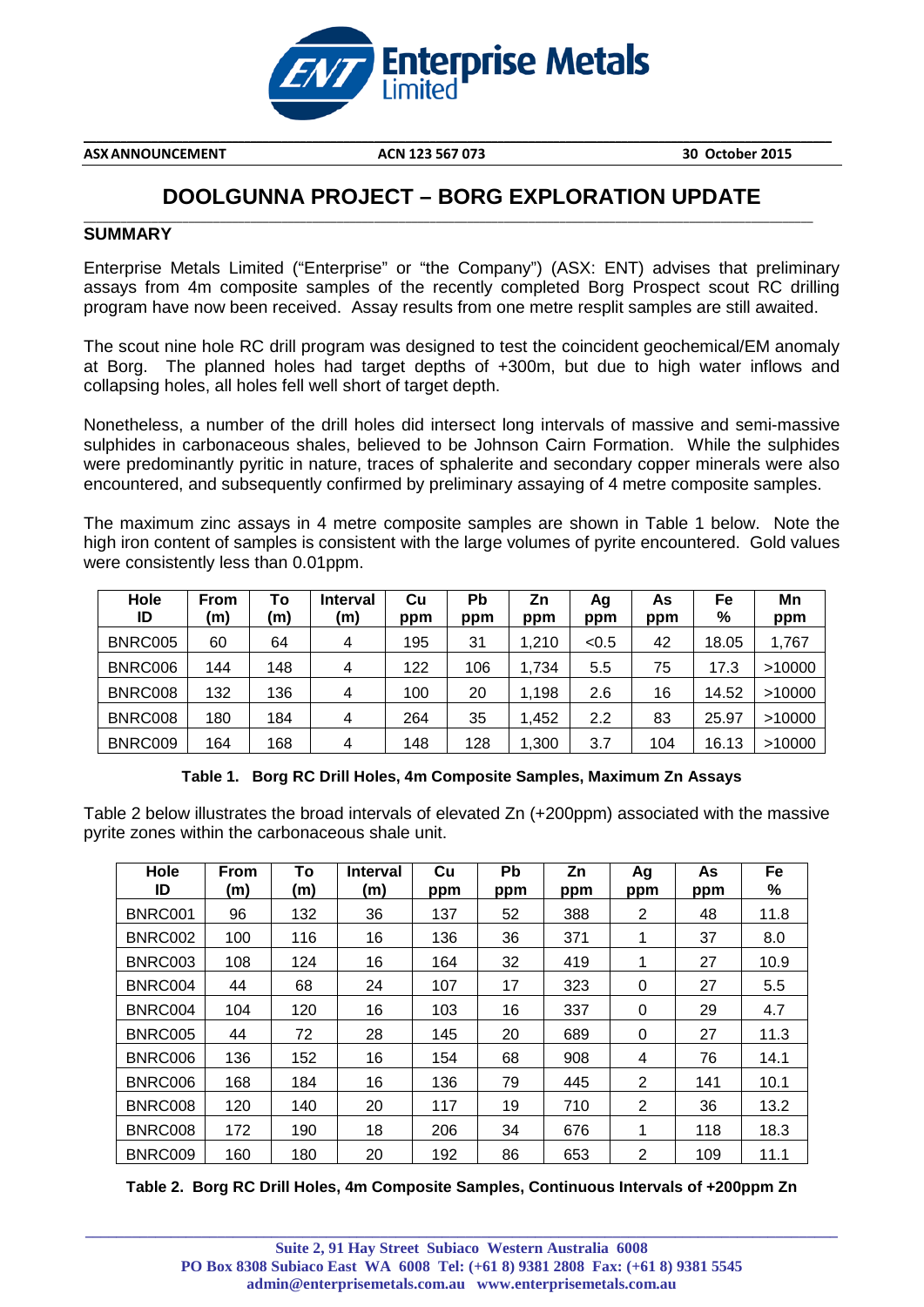#### **ENTERPRISE METALS LIMITED ASX ANNOUNCEMENT 30 October 2015**

The Borg Prospect was initially identified as an airborne EM ("Spectrem") anomaly in a CSIRO fixed wing survey, co-incident with one of Enterprise's regional Maglag base metal geochemical<br>anomalies. Infill Maglag sampling and assaving subsequently defined a large 2.5km long and maginality of the contract of the contract maginal maging subsequently defined a large 2.5km long polymetallic anomaly, semi-coincident with a helicopter (VTEM) electromagnetic anomaly, a ground (MLEM) electromagnetic anomaly and a gravity anomaly. Enterprise considered that the soil anomaly at Borg could represent the weathered and leached surface expression of a sediment hosted polymetallic massive sulphide body at depth. (Refer Figure 1 below)



### **Figure 1. Maglag Tellurium Geochemistry over VTEM/MLEM/Grey Scale Magnetic Image. The EM feature of interest is shown as a black outline**

The locations of the 2015 RC drill holes with respect to the Borg Maglag Tellurium anomaly, VTEM and MLEM anomalies are shown below in Figure 2.



**Figure 2. Borg Prospect, RC drill hole collars, over greyscale Mag image, coloured EM anomalies**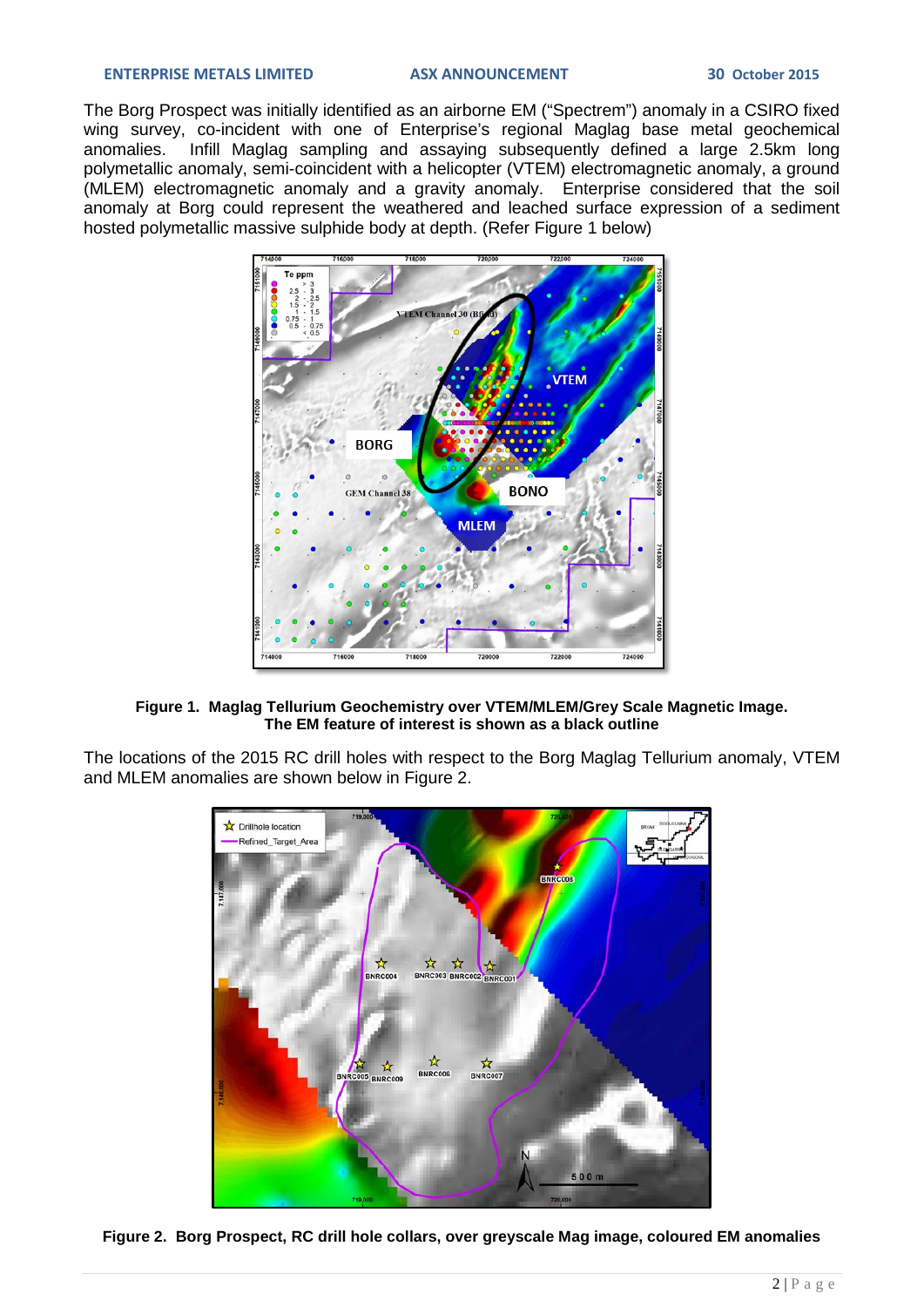RC holes BNRC006 and BNRC009 encountered the most sulphides, and Figure 3 below is a cross section showing hole traces and histograms of estimated pyrite content. The modelled gravity anomaly is shown in pink, and the projected position of the target EM plate from the MLEM data to the SW is shown as a red line.



## **Figure 3. Borg Drill Section 7,146,150N, Showing BNRC Holes, Pyrite Estimate in Histograms.**

## **Interpretation of EM Anomalies**

The mineralised carbonaceous shale sequence intersected at Borg is interpreted to belong to the Johnson Cairn Formation. The gravity and EM target zone is also interpreted to lie within the Johnson Cairn Formation at depth.

The Bono conductor which lies immediately to the south of Borg, is significantly more conductive than Borg and also believed to lie within the Johnson Cairn Formation, but has no surface geochemical expression due to transported overburden.

Decay curve analysis suggests this anomaly has a well-defined exponential decay fit in late channel data (+880 msec), with a time constant (tau) estimate of 669 msec. Modelling suggests the depth to the top of the conductor is approximately 130m with a strike of 737m. The conductance is estimated to be +8350S which is extremely high.

The Bono conductor is not closed off to the NE and a further line of MLEM is proposed. In light of the drilling results from Borg, a deep drill test of the Bono conductor is warranted. Refer Figures 4 and 5 overleaf for the 2-D plate models of the Borg and Bono conductors, and the stacked Zcomponent profiles from the 2013 MLEM survey at Borg-Bono.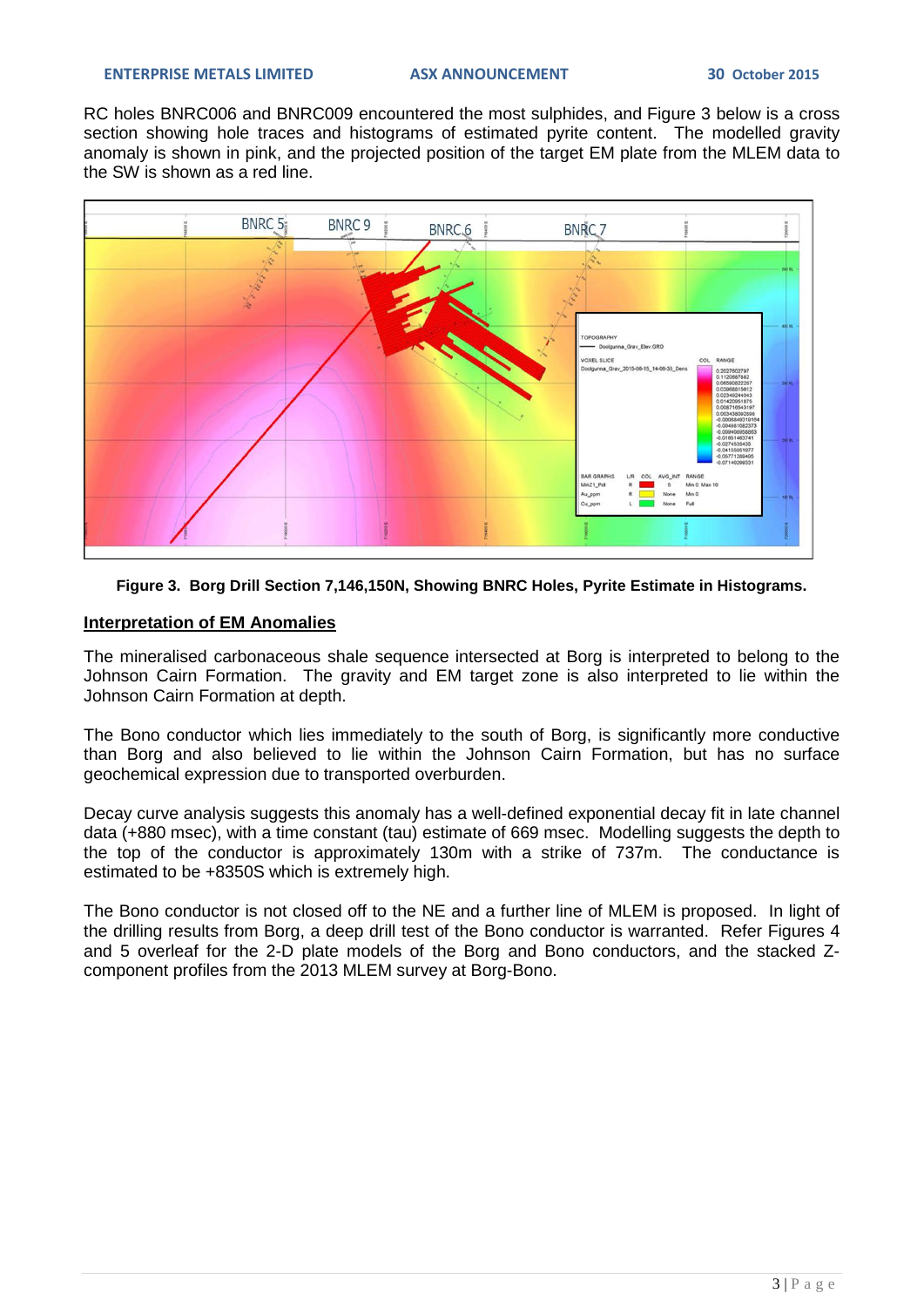

**Figure 4. Borg EM Plate (red) projected into target area to the NE & Bono EM Plates (blue) over 3-D Gravity Model**



Line 6 Z Component **Figure 5. Borg –Bono MLEM Anomaly, Line 6B Z component data (Last channel in MLEM 881msec after turnoff)**

## **Discussion**

The 2015 Borg RC drilling program was planned to test for primary base metal sulphide mineralisation at depths down to 350 metres. Due to drilling technical difficulties in combination with excessive groundwater, the maximum depth achieved was 262 metres with all other holes drilled to less than planned depth. Following the receipt of assays, a number of these holes may be deepened with diamond drill core "tails".

The pyrite seen in the RC drill chips is hosted in carbonaceous shale and varies in mode of occurrence from finely disseminated to laminated and massive. All the drill holes except for BNRC004, BNRC005 and BNRC007 encountered carbonaceous-pyritic shale over repeated wide multimeter thicknesses and pyrite constituted up to 80% in many of the one metre intervals.

The unoxidized shale is dark grey to black depending on the carbonaceous content. Pervasive hematite alteration and/or fine to dominant "stockwork" quartz-carbonate veining-alteration was seen in many holes. Rare chalcopyrite "grains" (1.0-1.5mm) were seen within quartz-carbonate veins in BNRC006 and also in BNRC009. Chalcopyrite grains (1.0 – 1.5mm) in pyrite were also seen within a strongly pyritic interval in drillhole BNRC008.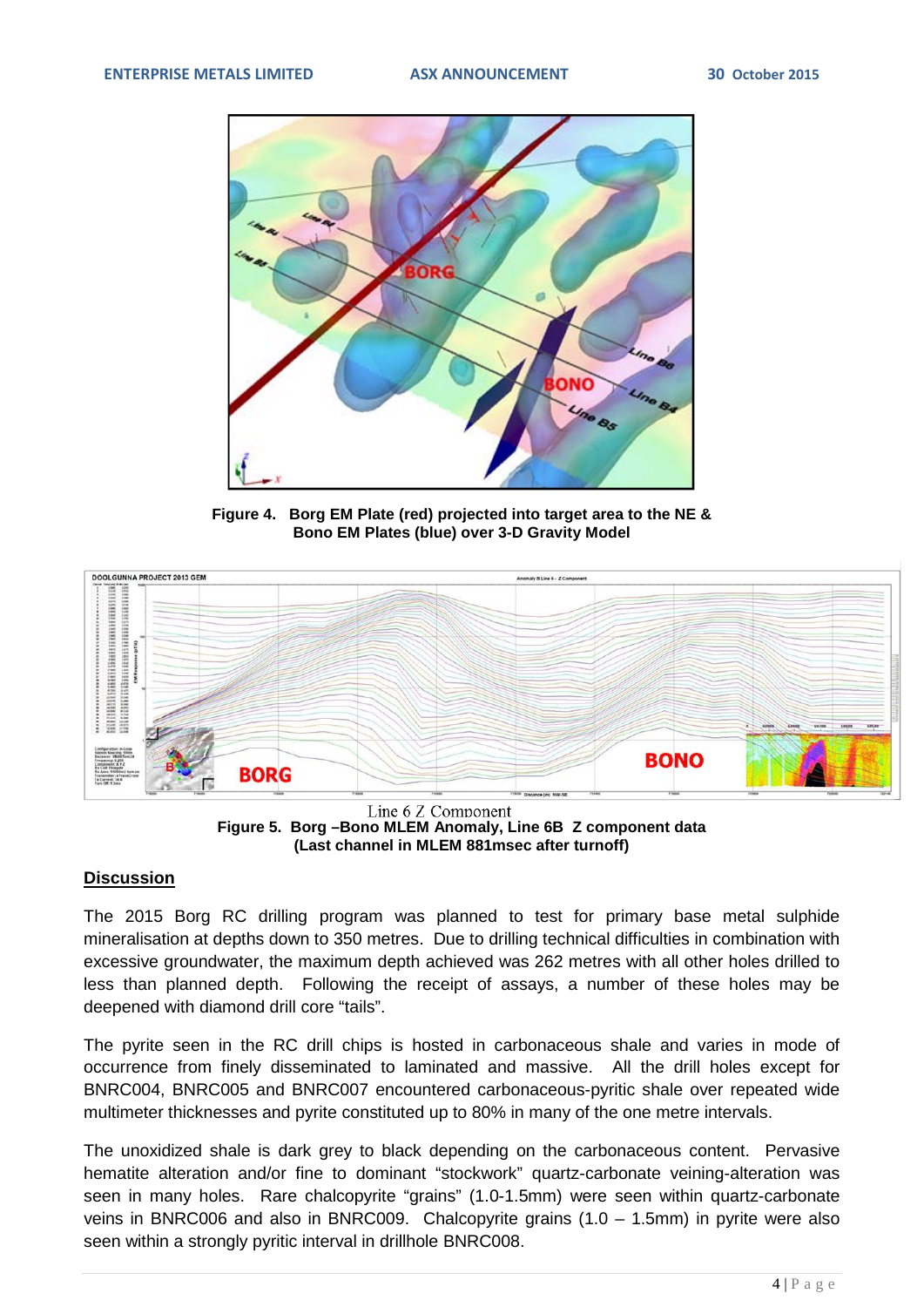The Company believes that the abundant sulphides found in the Johnson Cairn Formation may provide the evidence for a large sediment hosted sulphide system at depth.

Selected pyrite samples will be sent to the Centre for Excellence in Ore Deposits (CODES, University of Tasmania) for Laser Ablation and ICP-MS analysis for the content of base metal pathfinder elements. This work may help vector future exploration drilling towards massive zinc sulphides.

OMRyan

Dermot Ryan Managing Director

| Hole<br><b>Number</b> | East   | <b>North</b> | <b>Dip</b> | <b>Azimuth</b> | <b>Depth</b> | Tenement |
|-----------------------|--------|--------------|------------|----------------|--------------|----------|
|                       |        |              | (deg)      | $(\text{deg})$ | (m)          |          |
| BNRC001               | 719641 | 7146637      | $-60$      | 90             | 250          | E51/1304 |
| BNRC002               | 719480 | 7146650      | $-60$      | 90             | 262          | E51/1304 |
| BNRC003               | 719343 | 7146653      | -60        | 90             | 131          | E51/1304 |
| BNRC004               | 719095 | 7146650      | $-60$      | 90             | 127          | E51/1304 |
| BNRC005               | 718986 | 7146147      | $-60$      | 270            | 138          | E51/1304 |
| BNRC006               | 719361 | 7146159      | $-60$      | 270            | 220          | E51/1304 |
| BNRC007               | 719625 | 7146150      | $-60$      | 270            | 232          | E51/1304 |
| BNRC008               | 719981 | 7147137      | -60        | 270            | 190          | E51/1304 |
| BNRC009               | 719125 | 7146133      | -70        | 90             | 220          | E51/1304 |

**Appendix 1. Borg Prospect, 2015 RC Drill Hole Collar Information**

#### *Competent Persons statement*

*The information in this report that relates to Exploration Results is based on information compiled by Mr Dermot Ryan, who is an employee of Xserv Pty Ltd and a Director and security holder of the Company. Mr Ryan is a Fellow of the Australasian Institute of Mining and Metallurgy and a Member of the Australian Institute of Geoscientists and has sufficient experience of relevance to the styles of mineralisation and the types of deposits under consideration, and to the activities undertaken, to qualify as a Competent Person as defined in the 2012 Edition of the Joint Ore Reserves Committee (JORC) Australasian Code for Reporting of Exploration Results, Mineral Resources and Ore Reserves. Mr Ryan consents to the inclusion in this report of the matters based on information in the form and context in which it appears.*

*The information in this report that relates to 2015 Geophysical Exploration Results is based on information compiled by Mr Barry Bourne, who is employed as a Consultant to the Company through geophysical consultancy Terra Resources Pty Ltd. Mr Bourne is a fellow of the Australian Institute of Geoscientists and a member of the Australian Society of Exploration Geophysicists and has sufficient experience of relevance to the styles of mineralisation and the types of deposits under consideration, and activities undertaken, to qualify as a Competent Person as defined in the 2012 Edition of the Joint Ore reserves Committee (JORC) Australasian Code for Reporting of Exploration Results, Mineral Resources and Ore Reserves. Mr Bourne consents to the inclusion in the report of matters based on information in the form and context in which it appears.*

*Historical exploration results shown in Figure 1 of this report were previously reported to the ASX by the Company and Mr Ryan as the Competent Person under the respective 2004 and 2012 Editions of the Joint Ore Reserves Committee (JORC) Australasian Code for Reporting of Exploration Results, Mineral Resources and Ore Reserves. Mr Ryan and Enterprise Metals Limited confirm that they are not aware of any new information or data that materially affects the information included in the relevant previous Enterprise Metals Limited market announcements.*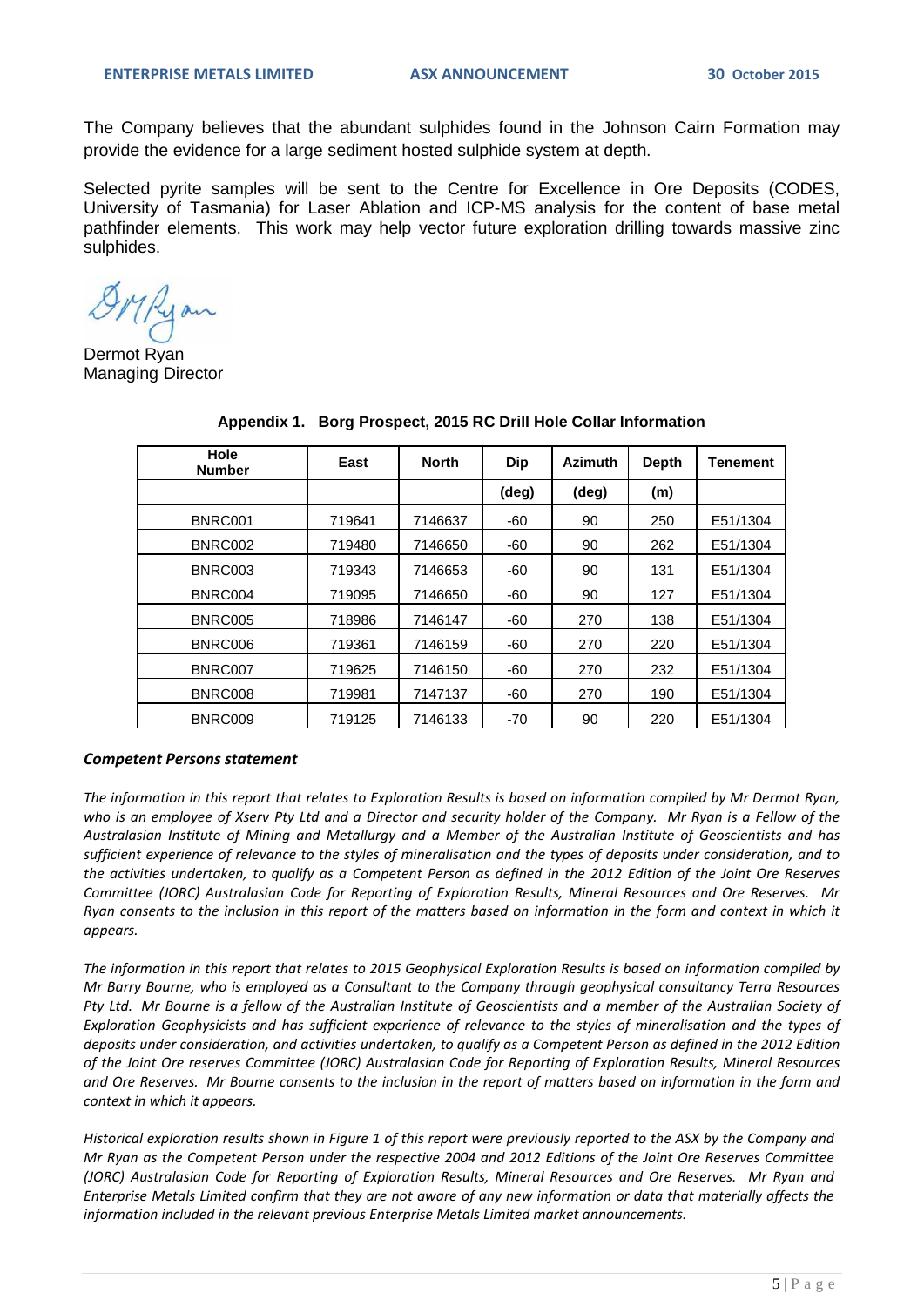# **JORC Code, 2012 Edition – Table 1 report**

# **30th October 2015 – Doolgunna Project- Borg Prospect**

## **Section 1 Sampling Techniques and Data**

|                                                         | (Criteria in this section apply to all succeeding sections.)                                                                                                                                                                                                                                                                                                                                                                                                                                                                                                                                                                                                                                                                                                                                                                                                                                                                                                             |
|---------------------------------------------------------|--------------------------------------------------------------------------------------------------------------------------------------------------------------------------------------------------------------------------------------------------------------------------------------------------------------------------------------------------------------------------------------------------------------------------------------------------------------------------------------------------------------------------------------------------------------------------------------------------------------------------------------------------------------------------------------------------------------------------------------------------------------------------------------------------------------------------------------------------------------------------------------------------------------------------------------------------------------------------|
| <b>Criteria</b>                                         | <b>Commentary</b>                                                                                                                                                                                                                                                                                                                                                                                                                                                                                                                                                                                                                                                                                                                                                                                                                                                                                                                                                        |
| Sampling<br>techniques                                  | Drilling at Doolgunna in September/October 2015 consisted of 9 angled Reverse<br>$\bullet$<br>Circulation (RC) drill holes.<br>The holes were planned to test a number of Maglag geochemical and EM (MLEM) and<br>$\bullet$<br>associated gravity targets.<br>Representative 3kg 1 metre samples were produced by a cyclone and splitter system<br>$\bullet$<br>fitted to side of the drill rig.<br>Representative 4m composite samples were collected using a constant volume PVC<br>$\bullet$<br>scoop. These 4m composite samples (~3kg) were pulverised to give a 25g sample for<br>aqua regia digest and ICP-MS and OES analysis of 31 elements: Ag, Al, As, Ba, Be, Bi, Ca,<br>Cd, Ce, Co, Cr, Cu, Fe, K, La, Mg, Mn, Mo, Na, Ni, P, Pb, Sb, Sc, Sr, Te, Ti, Tl, V, W, Zn.<br>And by 25g samples analysed by MS for gold (after aqua regia digest).<br>Based on results of 4m composite samples, some selected original 1m samples have<br>been sent for analysis. |
| <b>Drilling</b><br>techniques                           | Drilling to date has been angled Reverse Circulation<br>$\bullet$                                                                                                                                                                                                                                                                                                                                                                                                                                                                                                                                                                                                                                                                                                                                                                                                                                                                                                        |
| Drill sample<br>recovery                                | Sample recoveries not measured, poor samples commented on in logs.<br>$\bullet$<br>RC samples are collected in polythene bags.<br>$\bullet$<br>Recovery was not measured. All wet samples have been logged and recorded in the<br>$\bullet$<br>database accordingly.                                                                                                                                                                                                                                                                                                                                                                                                                                                                                                                                                                                                                                                                                                     |
| Logging                                                 | Geological logging of drill chip samples has been recorded for each drillhole including<br>$\bullet$<br>lithology, mineralisation, grainsize, texture, oxidation, weathering, colour and<br>wetness.<br>Logging is qualitative. For RC drilling every 1m interval was collected, sieved and a<br>$\bullet$<br>sample retained in a plastic chip tray.<br>All drillholes were logged for the full extent of each hole.<br>$\bullet$                                                                                                                                                                                                                                                                                                                                                                                                                                                                                                                                       |
| Sub-sampling<br>techniques and<br>sample<br>preparation | No drill core was collected.<br>$\bullet$<br>4m composite RC samples were collected using a spear when dry and a PVC scoop if<br>$\bullet$<br>wet from bulk drill samples.<br>The sample preparation of drill chip samples for analysis follows industry best practice<br>involving oven drying, coarse crush, sieve -80# sufficient for a 50g aqua regia<br>digestion.<br>QC procedures involve the review of laboratory supplied certified reference materials<br>and field duplicates. These quality control results are reported along with sample<br>values in the final analysis report. Selected intervals are assayed at other laboratories<br>for comparison at times.<br>Sample sizes are considered to be appropriate to correctly represent the sought after<br>$\bullet$<br>mineralisation style.                                                                                                                                                           |
| Quality of assay<br>data and<br>laboratory tests        | The analytical techniques for 4m composite samples are aqua regia digest multi<br>$\bullet$<br>element suite with ICP-MS finish suitable for reconnaissance as a first pass. Re-split<br>or original 1m samples are to be dissolved with a four acid digest for the same<br>elements and gold assayed by fire assay in these samples this method is a full digest.<br>No geophysical tools were used to determine any element concentrations at this<br>stage.                                                                                                                                                                                                                                                                                                                                                                                                                                                                                                           |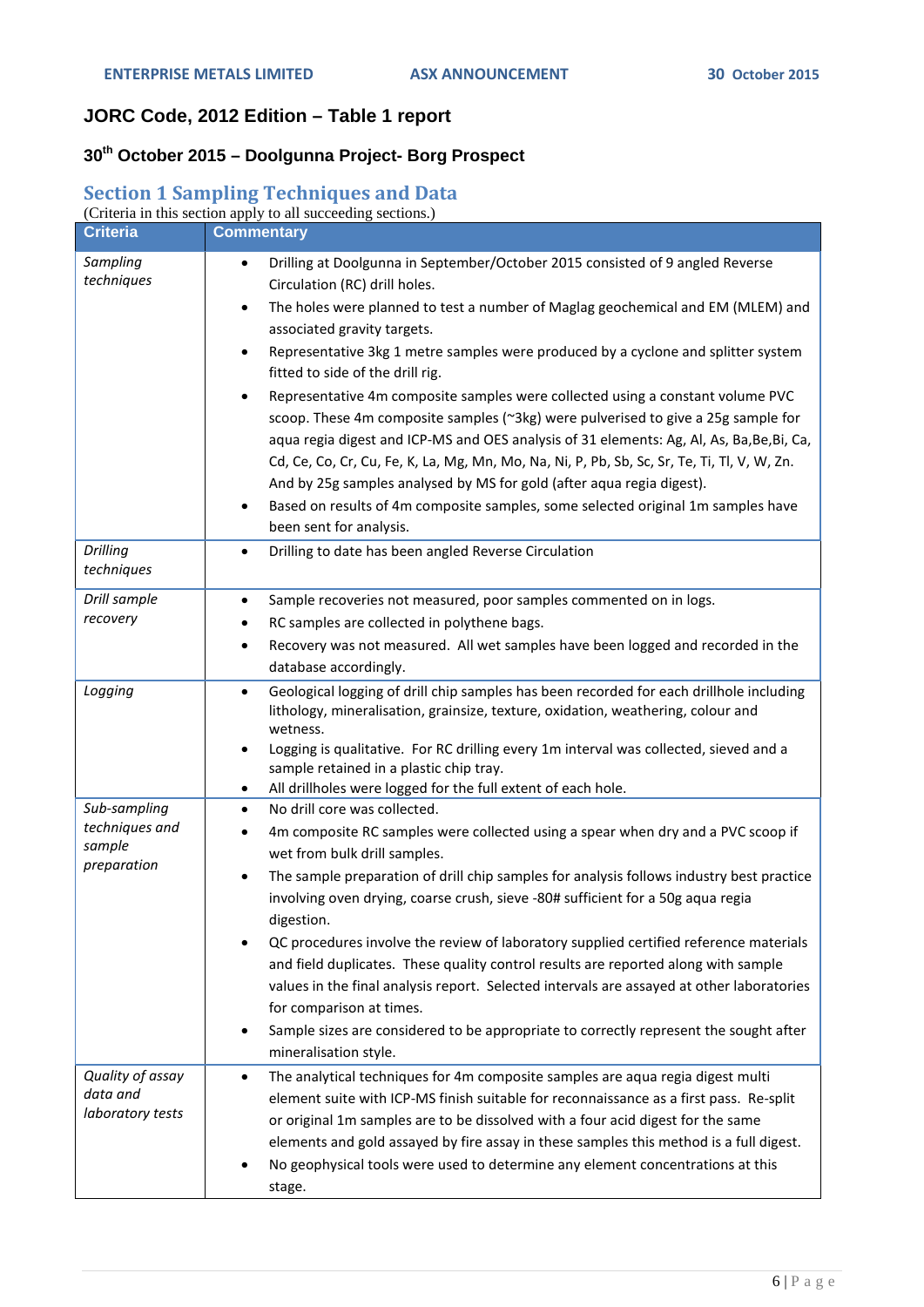ENTERPRISE METALS LIMITED **ASX ANNOUNCEMENT** 30 October 2015

| <b>Criteria</b>                                                  | <b>Commentary</b>                                                                                                                                                                                                                                                                                                                                                                                                       |
|------------------------------------------------------------------|-------------------------------------------------------------------------------------------------------------------------------------------------------------------------------------------------------------------------------------------------------------------------------------------------------------------------------------------------------------------------------------------------------------------------|
|                                                                  | Laboratory QC involves the use of internal lab standards using certified reference<br>$\bullet$<br>material, blanks, splits and replicates as part of the in house process.                                                                                                                                                                                                                                             |
| Verification of<br>sampling and<br>assaying                      | Primary data was collected using a set of standard Excel templates and re-entered<br>$\bullet$<br>into laptop computers. The information was sent to Enterprises' in-house database<br>manager for validation and loading into a SQL database server.<br>No adjustments or calibrations were made to any data used in this report.<br>$\bullet$                                                                         |
| Location of data<br>points                                       | Drill hole collar locations were surveyed by a modern hand held GPS unit with an<br>$\bullet$<br>accuracy of 5m which is sufficient accuracy for the purpose of compiling and<br>interpreting the results.<br>Topographic control is by NASA Shuttle Radar Topography Mission (SRTM).<br>$\bullet$<br>The grid system is MGA GDA94 Zone 50.<br>$\bullet$                                                                |
| Data spacing and<br>distribution                                 | RC hole spacing was chosen to test a number of Ground EM, surface geochemistry<br>$\bullet$<br>and gravity anomalies. Spacing between holes was nominally 150m, with line spacing<br>of 500m.<br>This is a maiden/scout exploration drilling program and no resource estimation is<br>$\bullet$<br>planned.<br>No additional sample compositing was used apart from the standard 4m composite<br>$\bullet$<br>sampling. |
| Orientation of<br>data in relation<br>to geological<br>structure | The drilling was conducted orthogonal to strike of the sedimentary sequence<br>$\bullet$<br>interpreted from aeromagnetic data and geological mapping.                                                                                                                                                                                                                                                                  |
| Sample security                                                  | Samples were secured in bulka bags and delivered to the Laboratory by a reputable<br>$\bullet$<br>carrier.                                                                                                                                                                                                                                                                                                              |
| <b>Audits or reviews</b>                                         | Regular internal reviews are occurring, but no external reviews have been<br>$\bullet$<br>undertaken.                                                                                                                                                                                                                                                                                                                   |

## **Section 2 Reporting of Exploration Results**

|                                               | (Criteria listed in the preceding section also apply to this section.)                                                                                                                                                                                                                                                                                                                                                                                                                                                                                                                                                                                                                                                                                                                                                                                                                                                                                                                                                                |
|-----------------------------------------------|---------------------------------------------------------------------------------------------------------------------------------------------------------------------------------------------------------------------------------------------------------------------------------------------------------------------------------------------------------------------------------------------------------------------------------------------------------------------------------------------------------------------------------------------------------------------------------------------------------------------------------------------------------------------------------------------------------------------------------------------------------------------------------------------------------------------------------------------------------------------------------------------------------------------------------------------------------------------------------------------------------------------------------------|
| <b>Criteria</b>                               | <b>Commentary</b>                                                                                                                                                                                                                                                                                                                                                                                                                                                                                                                                                                                                                                                                                                                                                                                                                                                                                                                                                                                                                     |
| Mineral tenement<br>and land tenure<br>status | The Doolgunna Project consists of multiple contiguous exploration licences and is<br>located 110km northeast of Meekatharra and some 10km southwest of Sandfire<br>Resources NL's (Sandfire) 2009 DeGrussa copper-gold discovery.<br>The Borg<br>Prospect lies on E51/1304.<br>The GEM, HeliTEM and gravity prospects referred to are all on granted tenements<br>$\bullet$<br>held 100% by either Enterprise Metals Limited or one its wholly owned<br>subsidiaries. The tenements are all in good standing.<br>The prospects are either on former Doolgunna or Mooloogool pastoral leases,<br>now administered by the WA Government Department of Parks and Wildlife<br>(DPaW), Mt Padbury or Killara pastoral leases, or Vacant Crown Land.<br>There are no royalties attached to any of these tenements.<br>The prospects are covered by the Yugunga-Nya [WAD6132/98] Native Title Claim<br>Group. Native Title Agreements, administered by the Yamatji Marlpa Aboriginal<br>Corporation are in place for the relevant tenements. |
| Exploration done by<br>other parties          | A summary of previous exploration activities at Borg by the Company and others<br>was provided in the Company's 2014 Annual Report and ASX release dated 21 July<br>2014.                                                                                                                                                                                                                                                                                                                                                                                                                                                                                                                                                                                                                                                                                                                                                                                                                                                             |
|                                               | There has been no exploration conducted by competitors in the area of the Borg<br>$\bullet$<br>anomaly. The Borg target has previously had several shallow scout aircore holes                                                                                                                                                                                                                                                                                                                                                                                                                                                                                                                                                                                                                                                                                                                                                                                                                                                        |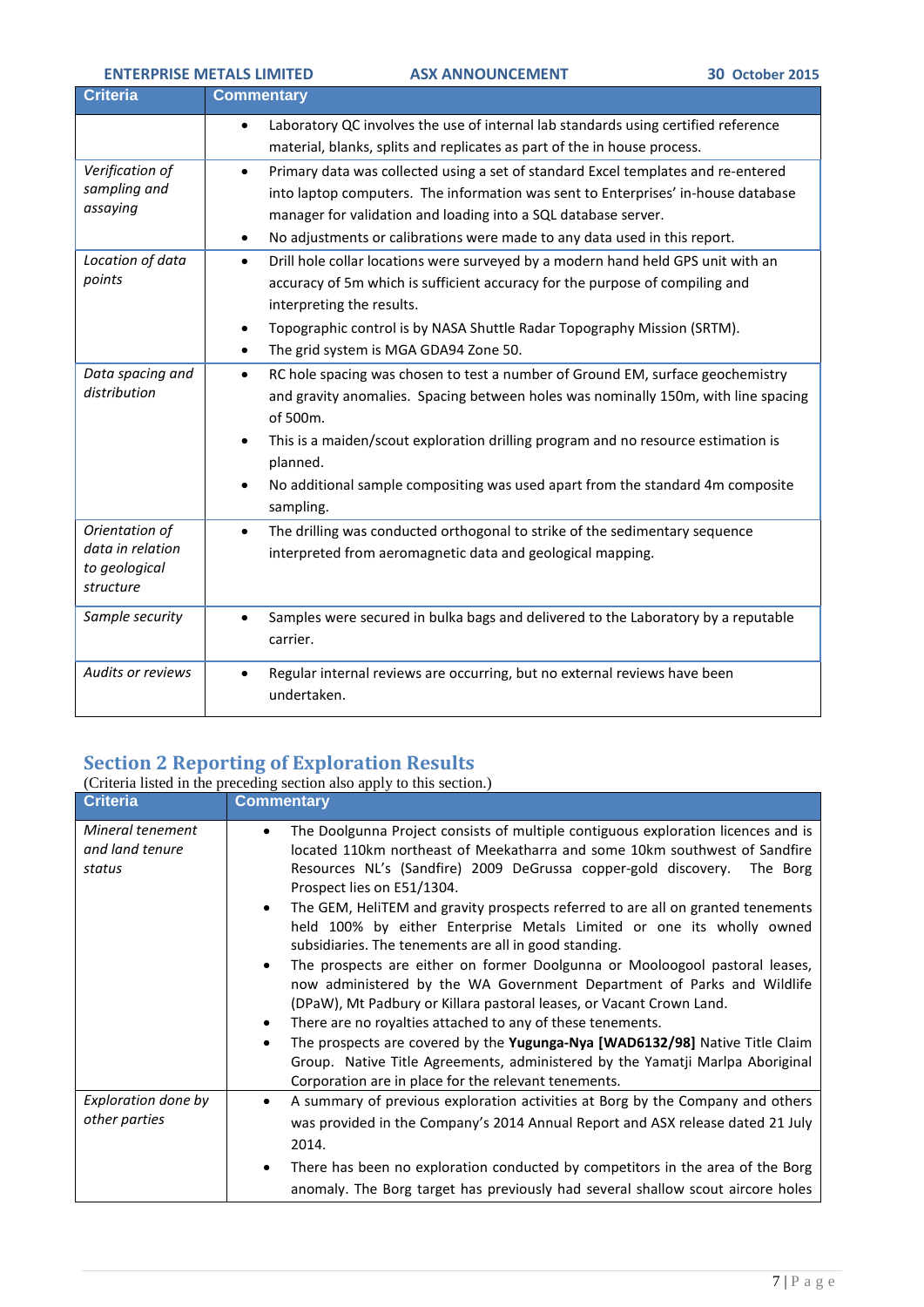| <b>ENTERPRISE METALS LIMITED</b> |                                                                                                                                                                                      | <b>ASX ANNOUNCEMENT</b>                                                                                                                                                                                                                                                                                                                                                                                                                                                                                                                                                                                                                                                                                                                                                                                                                                                                                                                                                                                                                                                                                                                                                                                                                                                                                                                                                                                                                                                                                                                                                                                                                                                                                                                                                                                                                                                                                                                                                                                                                                                                                                                                                                                                                                                                                                                                                                                                                                                                                                                                                                                                                                                                                                                                                                                                                                                                                                                                                                                                                                                                                                                                                                                                                                                                                                                                                                                                                                                                                                                                                                           | <b>30 October 2015</b>      |
|----------------------------------|--------------------------------------------------------------------------------------------------------------------------------------------------------------------------------------|---------------------------------------------------------------------------------------------------------------------------------------------------------------------------------------------------------------------------------------------------------------------------------------------------------------------------------------------------------------------------------------------------------------------------------------------------------------------------------------------------------------------------------------------------------------------------------------------------------------------------------------------------------------------------------------------------------------------------------------------------------------------------------------------------------------------------------------------------------------------------------------------------------------------------------------------------------------------------------------------------------------------------------------------------------------------------------------------------------------------------------------------------------------------------------------------------------------------------------------------------------------------------------------------------------------------------------------------------------------------------------------------------------------------------------------------------------------------------------------------------------------------------------------------------------------------------------------------------------------------------------------------------------------------------------------------------------------------------------------------------------------------------------------------------------------------------------------------------------------------------------------------------------------------------------------------------------------------------------------------------------------------------------------------------------------------------------------------------------------------------------------------------------------------------------------------------------------------------------------------------------------------------------------------------------------------------------------------------------------------------------------------------------------------------------------------------------------------------------------------------------------------------------------------------------------------------------------------------------------------------------------------------------------------------------------------------------------------------------------------------------------------------------------------------------------------------------------------------------------------------------------------------------------------------------------------------------------------------------------------------------------------------------------------------------------------------------------------------------------------------------------------------------------------------------------------------------------------------------------------------------------------------------------------------------------------------------------------------------------------------------------------------------------------------------------------------------------------------------------------------------------------------------------------------------------------------------------------------|-----------------------------|
| <b>Criteria</b>                  | <b>Commentary</b>                                                                                                                                                                    |                                                                                                                                                                                                                                                                                                                                                                                                                                                                                                                                                                                                                                                                                                                                                                                                                                                                                                                                                                                                                                                                                                                                                                                                                                                                                                                                                                                                                                                                                                                                                                                                                                                                                                                                                                                                                                                                                                                                                                                                                                                                                                                                                                                                                                                                                                                                                                                                                                                                                                                                                                                                                                                                                                                                                                                                                                                                                                                                                                                                                                                                                                                                                                                                                                                                                                                                                                                                                                                                                                                                                                                                   |                             |
|                                  | $\bullet$<br>$\bullet$<br>receiver.<br>$\bullet$<br>$\bullet$<br>٠<br>$\bullet$<br>$\bullet$<br>$\bullet$<br>Zr.<br>$\bullet$<br>$\bullet$<br>$\bullet$<br>copper deposits.<br>& Te. | drilled by the Company in 2014.<br>During the period 2001 - 2003, Murchison Exploration Pty Ltd (now a wholly<br>owned subsidiary of Enterprise Metals) carried out regional 1km x 1km spaced<br>"mag-lag sampling" over the project area.<br>subsequently undertaken in selected areas.<br>Sample sites were planned on a square 1km x 1km grid, and then located with GPS<br>The regolith landform setting was recorded. The proportions of the main lag<br>types, Eg. highly ferruginous (including magnetic and non magnetic); ferruginised<br>lithic; lithic; quartz; calcrete; other, and grain size were recorded.<br>Lag was swept up with a plastic dust pan and brush over about a 5 m diameter<br>area. (for $\sim$ 2 kg sample). Coarse pebbles, sticks, etc (greater than 1 or 2 cm) were<br>swept out on to a plastic sheet and any organic material was removed. Two<br>magnetic susceptibility readings were recorded. A hand held magnet inside a<br>plastic bag was used to collect the magnetic fraction (between 50-100gms).<br>Samples were submitted to Ultra Trace Pty Ltd of Canning Vale, W.A. and after<br>sorting and drying, samples were pulverized and then exposed to concentrated<br>hydrochloric acid to extract moderately bound elements (partial extraction<br>methodology) and analysed for a limited range of elements by ICPMS and ICPOES<br>methods. (Au, Ag, As, Pt, Ta, Ba, Cr, Cu, Fe, Zn, Hg).<br>In 2007, Murchison Exploration Pty Ltd was acquired by Revere Mining Ltd, now<br>called Enterprise Metals Ltd ("Enterprise").<br>Revere (Enterprise) flew a detailed low level 100m line spaced airborne magnetic<br>and radiometric survey over the majority of the project area.<br>In 2008, Enterprise retrieved the maglag sample pulps from storage and submitted<br>them to Actlabs Pacific Pty Ltd, Redcliffe W.A. for analysis of an expanded suite of<br>61 elements. Samples were pulverized prior to a total digest (four-acid) and<br>determination of the elements listed below using ICP-MS and ICP-OES methods.<br>Analysed elements were: Ag, Al, As, Ba, Be, Bi, Ca, Cd, Ce, Co, Cr, Cs, Cu, Dy, Er, Eu,<br>Fe, Ga, Gd, Ge, Hf, Hg, Ho, In, K, La, Li, Lu, Mg, Mn, Mo, Na, Nb, Nd, Ni, P, Pb, Pd,<br>Pr, Pt, Rb, Re, S, Sb, Sc, Se, Sm, Sn, Sr, Ta, Tb, Te, Th, Ti, Tl, Tm, U, V, W, Y, Yb, Zn,<br>During 2012, the Company commenced a program to test the potential of the<br>Yerrida Basin sediments for sediment hosted (SEDEX style) copper deposits.<br>In late 2012, the CSIRO flew a SPECTREM airborne EM survey at 5km line spacing<br>in a south-south direction over the Doolgunna area, and generated a series of<br>anomalies rated on a four part scale from A to D with A being 'excellent' and D<br>being 'poor'. From this data, Enterprise selected six "A" rated EM anomalies along<br>the SBF for follow up and ground EM surveying.<br>The strongly conducting nature of the AEM anomalies suggested that they were<br>either massive sulphide or highly carbonaceous bodies. Considering the anomalies<br>are hosted in a sedimentary package, and the proximity to Sipa's Enigma copper<br>deposit and Ventnor's Thaduna and Green Dragon Copper deposits, Enterprise<br>considered that this area and these AEM targets had the potential for SEDEX style<br>In mid-2013, the Company conducted ground EM (GEM) surveys to follow up the<br>SPECTREM EM anomalies. Two high priority bedrock conductors (A & B) are also<br>associated with maglag samples considered to be anomalous in W, Sn, Mo, Bi, Sb | Limited infill sampling was |